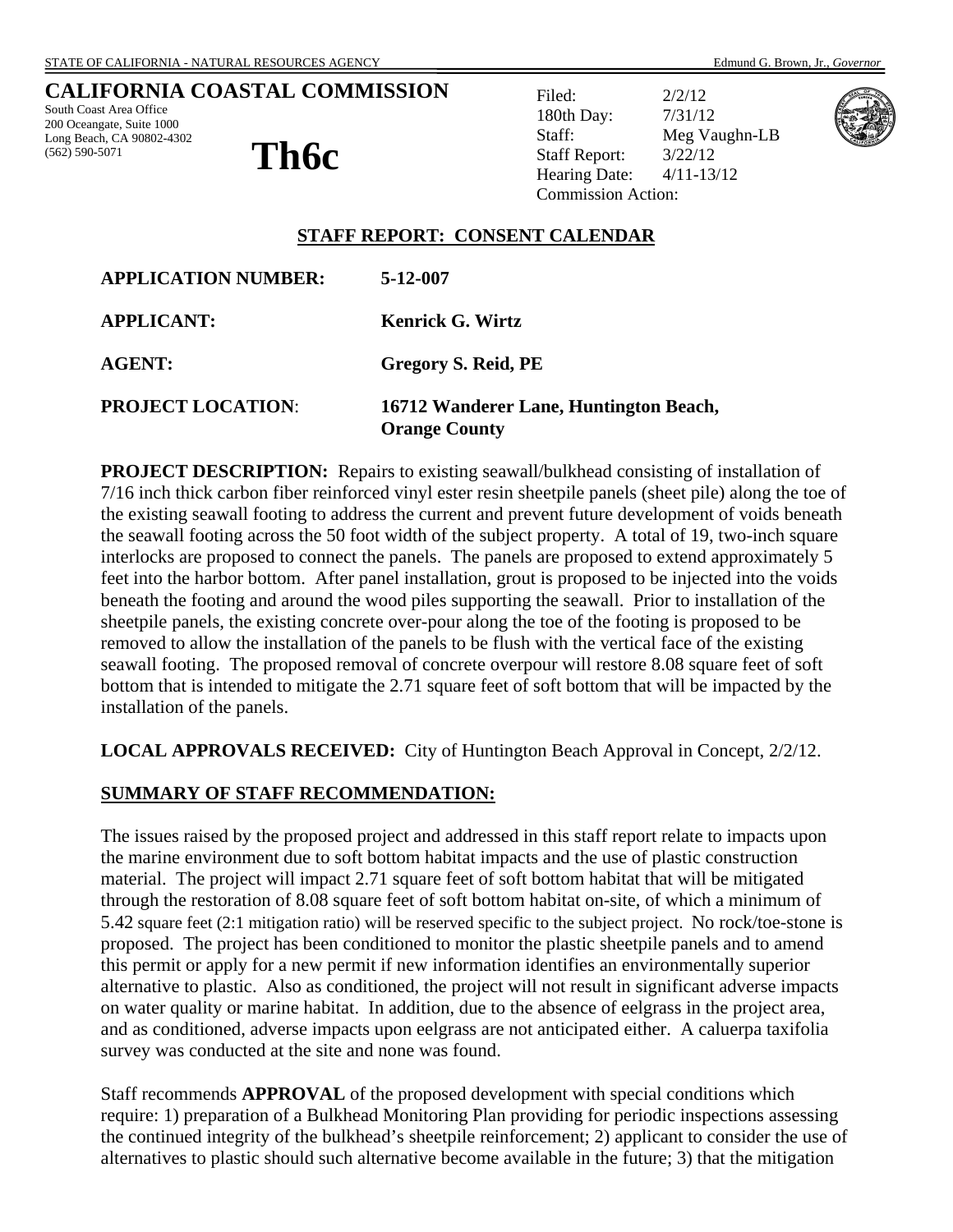## 5-12-007 Wirtz Page 2

be carried out as proposed; 4) conformance with specific construction responsibilities and debris removal to avoid impacts upon water quality and marine resources; 5) preparation of a pre-construction eelgrass survey to confirm the absence of eelgrass; 6) the applicant to carry out project as proposed including restoration of soft bottom habitat; 7) acknowledgement that permit approval is not a waiver of any public rights at the site.

## **List of Exhibits**

- 1. Vicinity Map
- 2. Project Plans
- 3. Email from CDFG

# **I. STAFF RECOMMENDATION:**

Staff recommends that the Commission **APPROVE** the permit application with special conditions.

## **MOTION:**

*I move that the Commission approve the coastal development permit applications included on the consent calendar in accordance with the staff recommendations.*

Staff recommends a **YES** vote. Passage of this motion will result in approval of all the permits included on the consent calendar. The motion passes only by affirmative vote of a majority of the Commissioners present.

# **RESOLUTION: APPROVAL WITH CONDITIONS**

The Commission hereby **APPROVES** a coastal development permit for the proposed development and adopts the findings set forth below on grounds that the development as conditioned will be in conformity with the policies of Chapter 3 of the Coastal Act and will not prejudice the ability of the local government having jurisdiction over the area to prepare a Local Coastal Program conforming to the provisions of Chapter 3. Approval of the permit complies with the California Environmental Quality Act because either 1) feasible mitigation measures and/or alternatives have been incorporated to substantially lessen any significant adverse effects of the development on the environment, or 2) there are no further feasible mitigation measures or alternatives that would substantially lessen any significant adverse impacts of the development on the environment.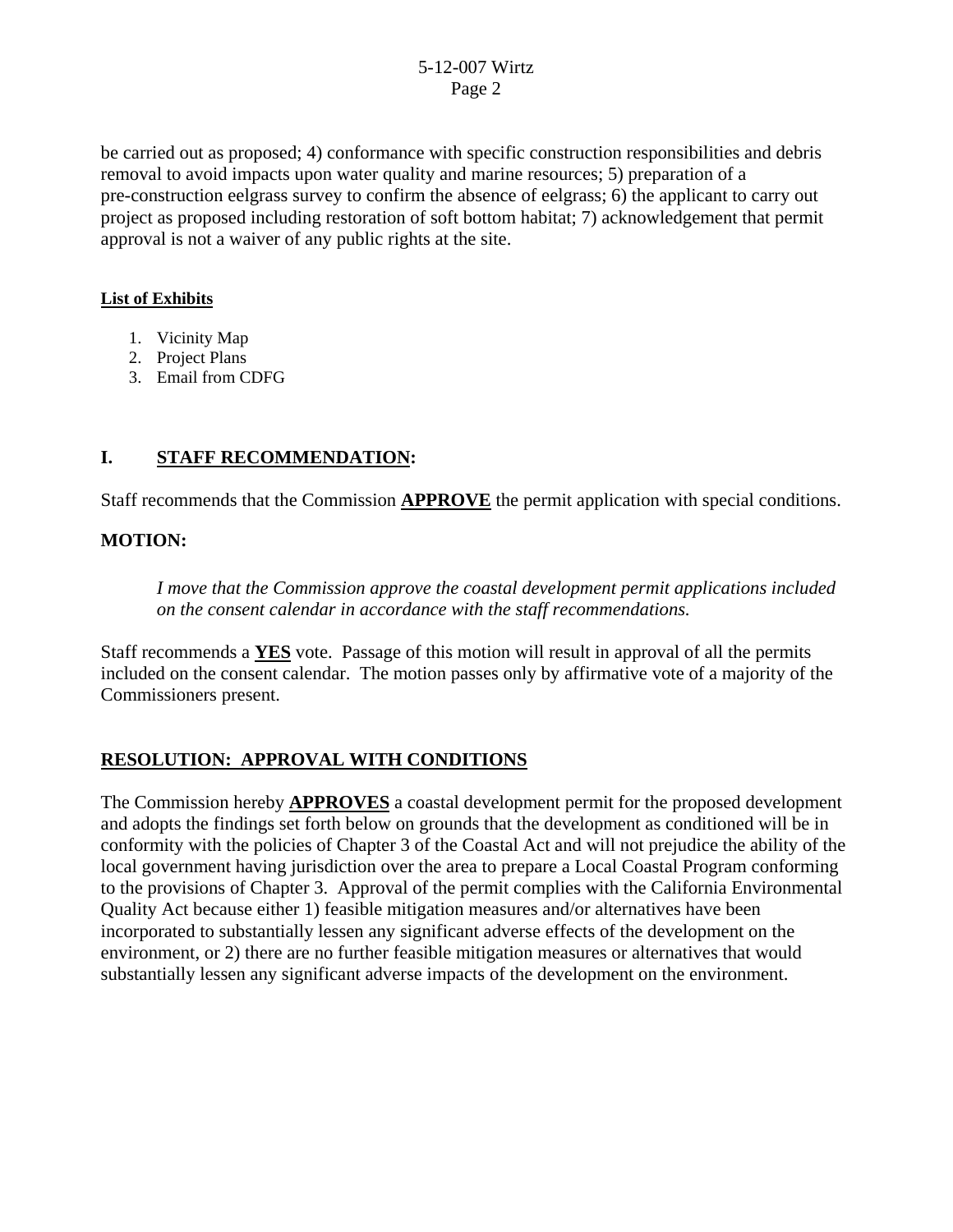# **II. SPECIAL CONDITIONS**

# **1. BULKHEAD MONITORING PLAN**

**A.** The permittee shall maintain the bulkhead reinforcement in good condition throughout the life of the development. **PRIOR TO ISSUANCE OF THE COASTAL DEVELOPMENT PERMIT**, the applicant shall submit a Bulkhead Monitoring Plan, for the review and approval of the Executive Director. The permittee and his successors in interest shall be responsible for carrying out all provisions of the approved Bulkhead Monitoring Plan for as long as the bulkhead reinforcement remains in place. The monitoring plan, at a minimum, shall provide for:

- 1. Regular inspections by a qualified person familiar with bulkhead structures who is able to document via photos and provide written descriptions based on personal observation whether any cracks, breaks or deterioration have occurred. These inspections shall be performed at least every 2 years.
	- a. The inspections shall examine the exposed portions of the bulkhead reinforcement (to the mud line) for signs of weakness or possible failure, including, but not limited to cracking, bending, splitting, splintering, or flaking. All weak or potential failure areas should be marked on an asbuilt plan of the bulkhead reinforcement, and there should be photographs and text to explain the nature and extent of each weakness.
	- b. If deterioration is observed as described above, then the sheetpile/bulkhead shall be inspected by a qualified, licensed engineer. Based on a thorough inspection, the engineer shall draw conclusions and make recommendations regarding the continued stability of the bulkhead and any measures necessary to arrest and/or repair deterioration of the plastic or other construction materials. The engineer's conclusions and recommendations shall be forwarded to the Executive Director of the Coastal Commission.

**B.** Inspection reports shall be prepared and conveyed to the Executive Director within 30 days of the inspection work. These reports shall provide information on and photographs from the date of the inspection, the name and qualifications of the person performing the inspection, and an overall assessment of the continued integrity of the bulkhead reinforcement. If the inspection identifies any areas where the bulkhead reinforcement has been damaged, the report shall identify alternatives to remedy the damage.

**C.** In the event that any sections of the bulkhead reinforcement are damaged or flaking, the permittees shall notify the Commission within 10 days; and in such event, within 30 days of such notification, submit to the Commission a complete application for any coastal development permit amendment, or new permit, necessary for the repair or replacement of the bulkhead reinforcement.

# **2. ALTERNATIVES TO PLASTIC**

By acceptance of this permit, the applicant agrees to submit an application for an amendment to this permit or a new coastal development permit if the Executive Director determines there is new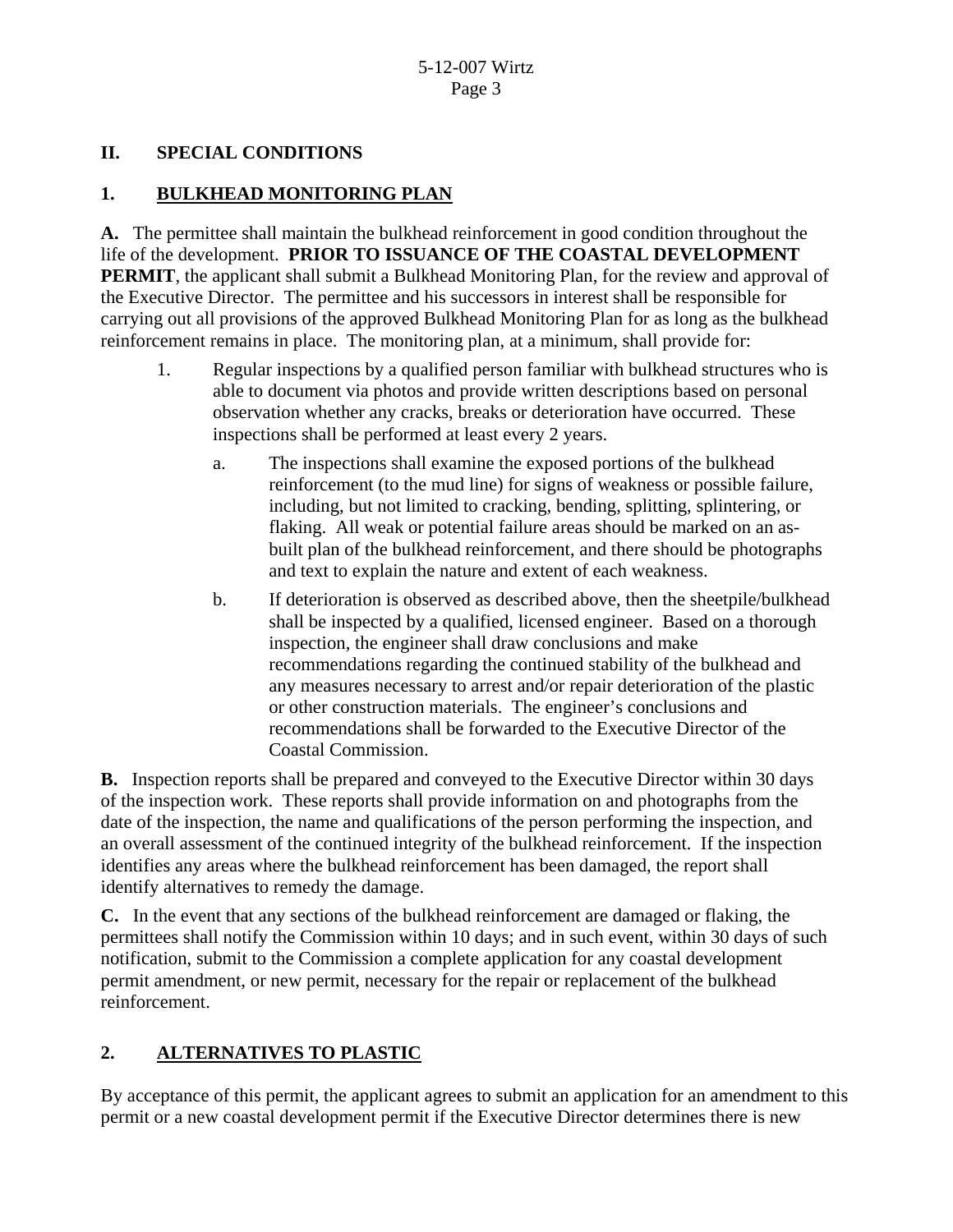information available that indicates that plastic has harmful effects on the marine environment, and that environmentally superior, feasible alternative(s) are available. The amendment or new coastal development permit shall include measures to eliminate or significantly reduce the adverse impacts of the plastic including, if necessary, the replacement of the bulkhead.

# **3. MITIGATION**

By acceptance of this permit, the applicant shall assure that the mitigation shall be carried out as proposed at the subject site and that a minimum of 5.42 square feet of mitigation area (2:1 mitigation ratio) shall be reserved as mitigation specific to the subject project and shall not be allowed to serve as mitigation for any other project.

# **4. CONSTRUCTION RESPONSIBILITIES AND DEBRIS REMOVAL**

The permittee shall comply with the following construction-related requirements:

- (a) No construction materials, equipment, debris, or waste shall be placed or stored where it may be subject to inundation or dispersion in the waters of the harbor;
- (b) All debris and trash will be disposed in suitable trash containers on land at the end of each construction day;
- (c) Any and all debris resulting from construction activities shall be removed from the site within 10 days of completion of construction;
- (d) No machinery or construction materials not essential for project improvements shall be allowed at any time in the waters of Huntington Harbour;
- (e) If turbid conditions are generated during construction, a silt curtain shall be utilized to control turbidity;
- (f) Floating booms shall be used to contain debris discharged into coastal waters and any debris discharged shall be removed as soon as possible but no later than the end of each day;
- (g) Non-buoyant debris discharged into coastal waters shall be recovered by divers as soon as possible after loss;
- (h) Discharge of any hazardous materials into Huntington Harbour is prohibited;
- (i) Reasonable and prudent measures shall be taken to prevent all discharge of fuel or oily waste from heavy machinery, pile drivers or construction equipment or power tools into the waters of the Huntington Harbour. The applicant and the applicant's contractors shall have adequate equipment available to contain any such spill immediately.

## **5. EELGRASS SURVEY**

**A. Pre Construction Eelgrass Survey**. A valid pre-construction eelgrass (Zoestera marina) survey shall be completed during the period of active growth of eelgrass (typically March through October). The pre-construction survey shall be completed prior to the beginning of construction and shall be valid until the next period of active growth. The survey shall be prepared in full compliance with the "Southern California Eelgrass Mitigation Policy" Revision 8 (except as modified by this special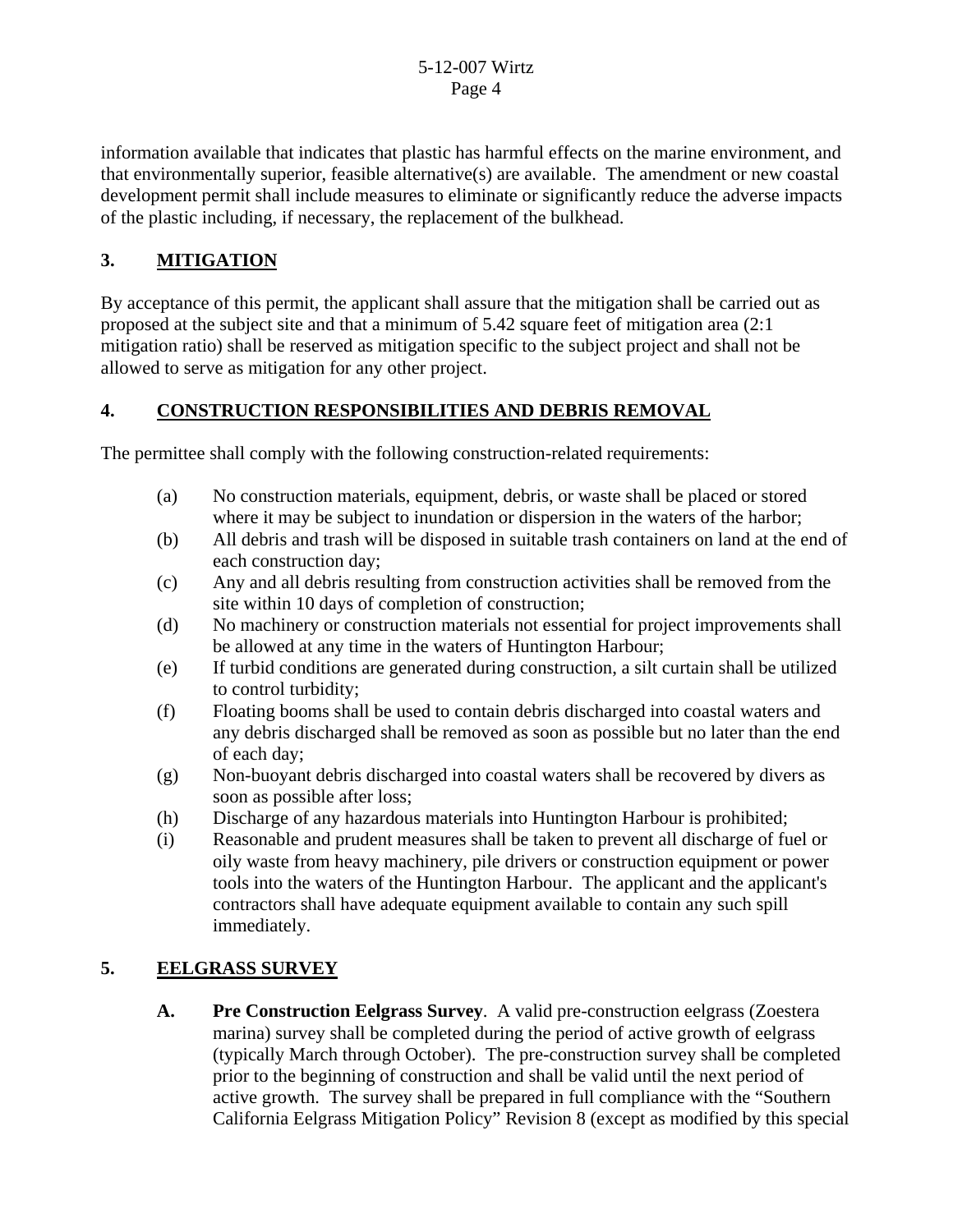condition) adopted by the National Marine Fisheries Service and shall be prepared in consultation with the California Department of Fish and Game. The applicant shall submit the eelgrass survey for the review and approval of the Executive Director within five (5) business days of completion of each eelgrass survey and in any event no later than fifteen (15) business days prior to commencement of any development. If the eelgrass survey identifies any eelgrass within the project area which would be impacted by the proposed project, the development shall require an amendment to this permit from the Coastal Commission or a new coastal development permit.

**B. Post Construction Eelgrass Survey**. If any eelgrass is identified in the project area by the survey required in subsection A of this condition above, within one month after the conclusion of construction, the applicant shall survey the project site to determine if any eelgrass was adversely impacted. The survey shall be prepared in full compliance with the "Southern California Eelgrass Mitigation Policy" Revision 8 (except as modified by this special condition) adopted by the National Marine Fisheries Service and shall be prepared in consultation with the California Department of Fish and Game. The applicant shall submit the post-construction eelgrass survey for the review and approval of the Executive Director within thirty (30) days after completion of the survey. If any eelgrass has been impacted, the applicant shall replace the impacted eelgrass at a minimum 1.2:1 ratio on-site, or at another location, in accordance with the Southern California Eelgrass Mitigation Policy. All impacts to eelgrass habitat shall be mitigated at a minimum ratio of 1.2:1 (mitigation:impact). The exceptions to the required 1.2:1 mitigation ratio found within SCEMP shall not apply. Implementation of mitigation shall require an amendment to this permit or a new coastal development permit unless the Executive Director determines that no amendment or new permit is required.

# **6. CONFORM WITH PROPOSED PLAN**

The applicant shall conform to the plans dated  $12/22/11$ , received in the Commission's office on 12/27/11, including the restoration of 8.08 square feet of soft bottom habitat on-site as shown on the 12/22/11 project plans and as described in the *Pre-Construction Marine Biological Assessment for a Seawall Repair Project at 16712 Wanderer Lane, Huntington Beach, CA 92649*, prepared by Coastal Resources Management, Inc., dated 12/28/11. Any proposed changes to the approved plan shall be reported to the Executive Director. No changes to the approved plan shall occur without a Commission amendment to this coastal development permit unless the Executive Director determines that no amendment is legally required.

# **7. PUBLIC RIGHTS**

The Coastal Commission's approval of this permit shall not constitute a waiver of any public rights that exist or may exist on the property. The permittee shall not use this permit as evidence of a waiver of any public rights that may exist on the property.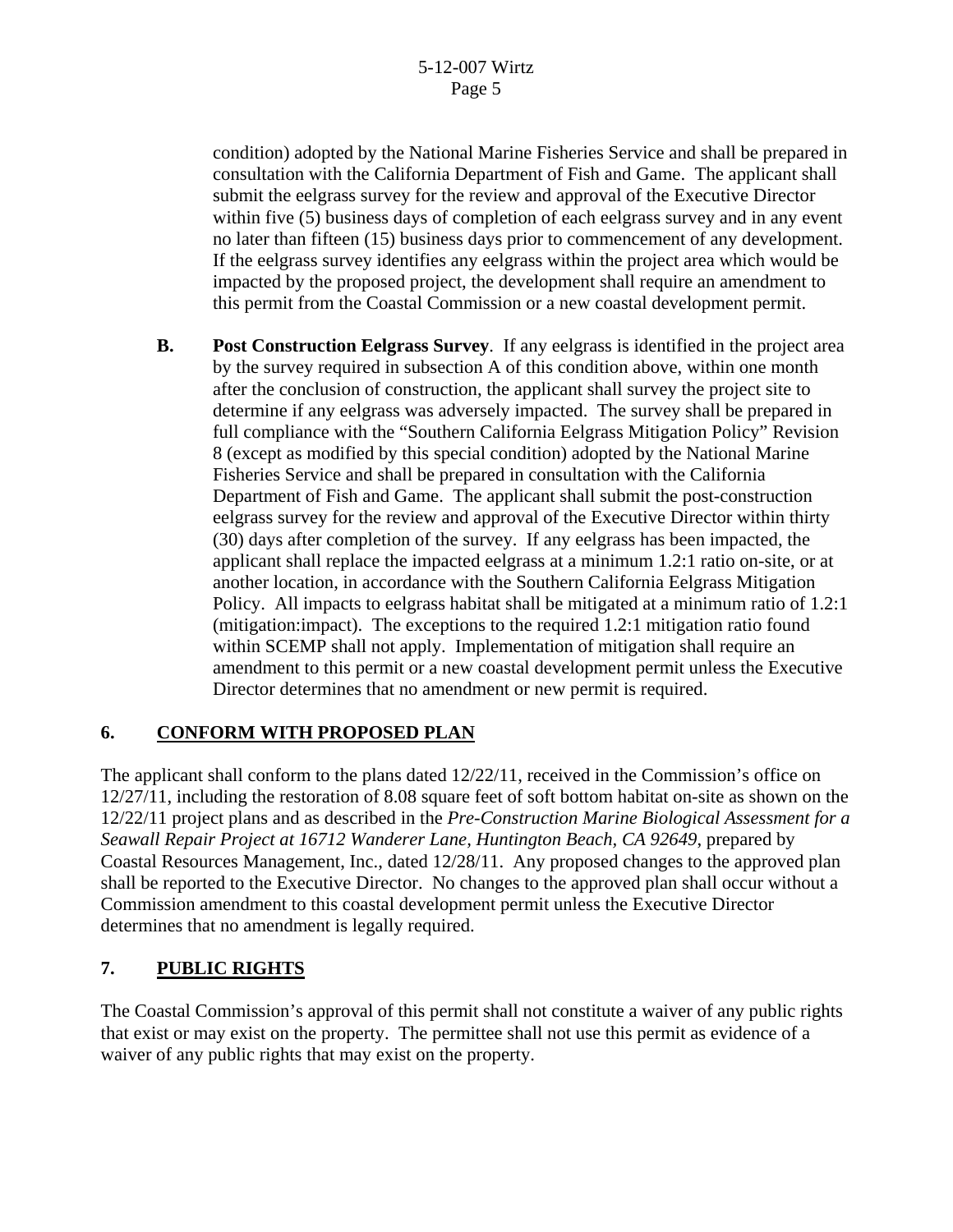# **IV. FINDINGS AND DECLARATIONS:**

The Commission hereby finds and declares:

# **A. PROJECT DESCRIPTION AND LOCATION**

The applicant is proposing to repair/reinforce an existing bulkhead/seawall adjacent a residential lots that fronts on Huntington Harbour. The proposed reinforcement includes installation of  $7/16<sup>th</sup>$ inch thick, marine grade carbon fiber reinforced vinyl ester resin sheetpile panels immediately adjacent to the existing footing of the existing bulkhead (see exhibit 2). The top of each panel of sheet pile is proposed to be anchored with bolts into the bulkhead footing to provide support. The proposed project also includes nineteen, 2-inch by 2-inch carbon fiber reinforced vinyl ester resin interlocks to connect each of the sheetpile panels together. The proposed sheet pile will extend approximately 5 feet in depth beneath the existing footing into the harbor bottom and will extend across the entire 50 foot width of the subject property. The sheetpiles are proposed to mitigate the current and prevent future development of voids beneath the seawall footing. The proposed sheetpile panels are intended to serve as a barrier to protect the existing wood piles at the base of the existing bulkhead. After the sheetpile panels are installed, grout will be injected into the voids beneath the footing and around the existing wood piles that support the existing bulkhead/seawall. (See exhibit 2 project plans). No rock/toe-stone is proposed.

The proposed sheetpile panels will be installed using a modified driving hammer from a waterside work platform. No spuds or anchors or other bottom disturbing activities are associated with the work platform. The hammer size and impact is less than that needed to drive steel or PVC sheetpiles due to the material properties of the carbon fiber reinforced vinyl ester resin sheetpiles. Each sheet pile has an interlocking mechanism that acts as a guide to keep the pile aligned while driving and provides for a mechanical attachment at each joint. The sheet piles will attach to the wall footing and extend the entire 50 foot length of the property. The piles will terminate at each end of the property. Due to the relatively thin nature of the piles  $(7/16<sup>th</sup>$  inch thick), no special termination or transition is required. Any future protection, repair, or replacement of the bulkheads at the adjacent properties can progress unimpeded by the protective measure as proposed at the subject site.

The proposed placement of the sheetpile panels and interlocks would result in displacement of 2.71 square feet of soft bottom habitat. To mitigate the loss of soft bottom habitat, the applicant proposes to remove the concrete overpour adjacent to the bulkhead which dates from the time of the bulkhead's original construction in approximately the 1960s. The amount of concrete to be removed totals 8.08 square feet. Thus, the proposed mitigation would restore an additional 5.37 square feet of soft bottom habitat at the subject site.

The subject site is located on Humbolt Island within Huntington Harbour in the City of Huntington Beach, Orange County (Exhibit A vicinity map). Humbolt Island is one of the artificial islands created at the time Huntington Harbour was developed in the 1960s. These islands, including Humbolt Island, are developed primarily with single family residences and are surrounded by cast in place, concrete seawall/bulkheads constructed during the original development of Huntington Harbour. The majority of development in Huntington Harbour is dependant upon these types of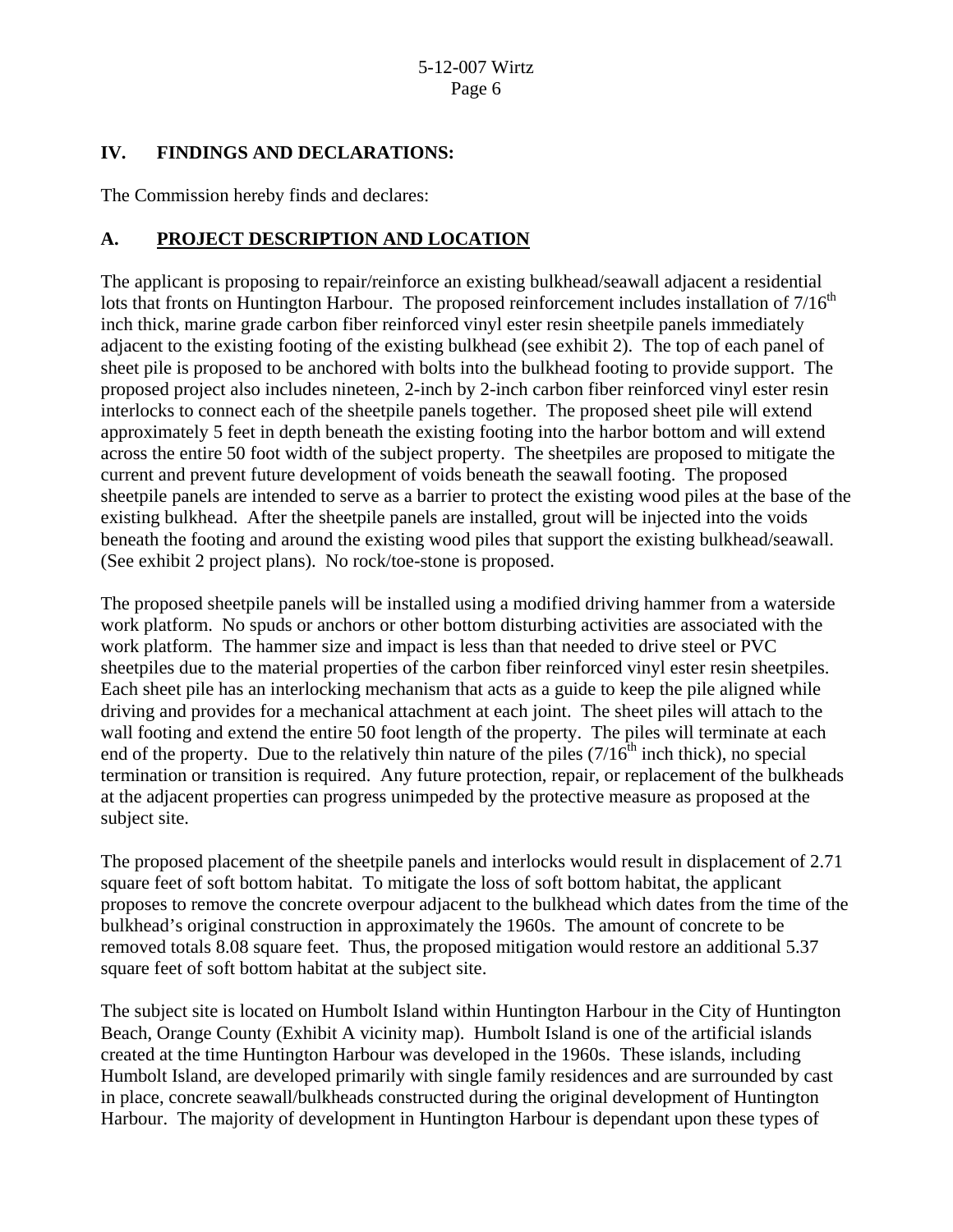bulkheads. The existing bulkhead systems in Huntington Harbour were all constructed at approximately the same time, primarily using similar bulkhead designs. Many of these bulkheads are now approaching ages of 40 to 50 years, and thus are in need of repair.

The City has a certified Local Coastal Program. However, because the proposed development is located seaward of the mean high tide line (seaward of the existing bulkhead), the project falls within the Commission's retained permit jurisdiction. No public access currently exists at the project site. The nearest public access in the area is at a small pocket beach located at the Humbolt Drive bridge (approximately five blocks to the northeast) and also at Sunset County Beach located approximately 1 mile to the west.

The bulkhead wall is supported by timber piles (see exhibit 2 project plan). Soil has eroded from beneath the existing bulkhead's footing, behind the cutoff wall. As yet, the timber piles have not been exposed, but if the situation is left untreated, the timber piles will be exposed. The applicant's engineering consultant has indicated that undermining of the bulkhead footings does not affect the structural integrity of the wall. The exposure does, however, affect the wood piles supporting the bulkhead wall by allowing access by woodborers. The woodboring organisms feed on the wood piles, which decreases the cross section of the pile, and decreases the pile's ability to support the wall. Damage to the supporting timber piles could lead to bulkhead collapse. If protective measures are not implemented, damage to the bulkhead could result, leading to failure of the bulkhead and damage to the residences landward of the bulkhead. The proposed bulkhead repair is designed to prevent erosion below the footing, protect the timber piles, protect the existing bulkhead, and ultimately, protect the existing residences.

#### Shoreline Protection

The proposed project involves the fill of coastal waters in the form of the 50 linear feet of  $7/16<sup>th</sup>$ inch thick sheet piles and nineteen 2-inch by 2-inch interlocks for a total fill amount of 2.71 square feet. The purpose of the proposed fill is to protect the existing residences, which is not one of the seven allowable uses enumerated under section 30233 of the Coastal Act. However, Section 30235 of the Coastal Act requires the Commission to approve seawalls and other similar structures when such protection structures are necessary to protect existing primary structures and provided that the protection structures are designed to eliminate or mitigate adverse impacts on local shoreline sand supply.

Alternatives considered were: 1) installation of driven sheet piles with rip rap rock at the base; 2) concrete encasement of the existing wood piles in place; 3) the use of steel sheet piles rather than plastic (ester vinyl resin); 4) placement of filter fabric across the void to be held in place by new rock; and 5) repair of individual piles as they become damaged (do nothing alternative). All of the alternatives other than the proposed project would result in greater impacts to the marine environment. Thus, the proposed project is the least environmentally damaging feasible alternative.

The proposed bulkhead reinforcement is necessary to maintain the existing bulkhead and thus to protect the adjacent single family residences. Therefore, the Commission finds that the proposed project is consistent with Section 30235 of the Coastal Act.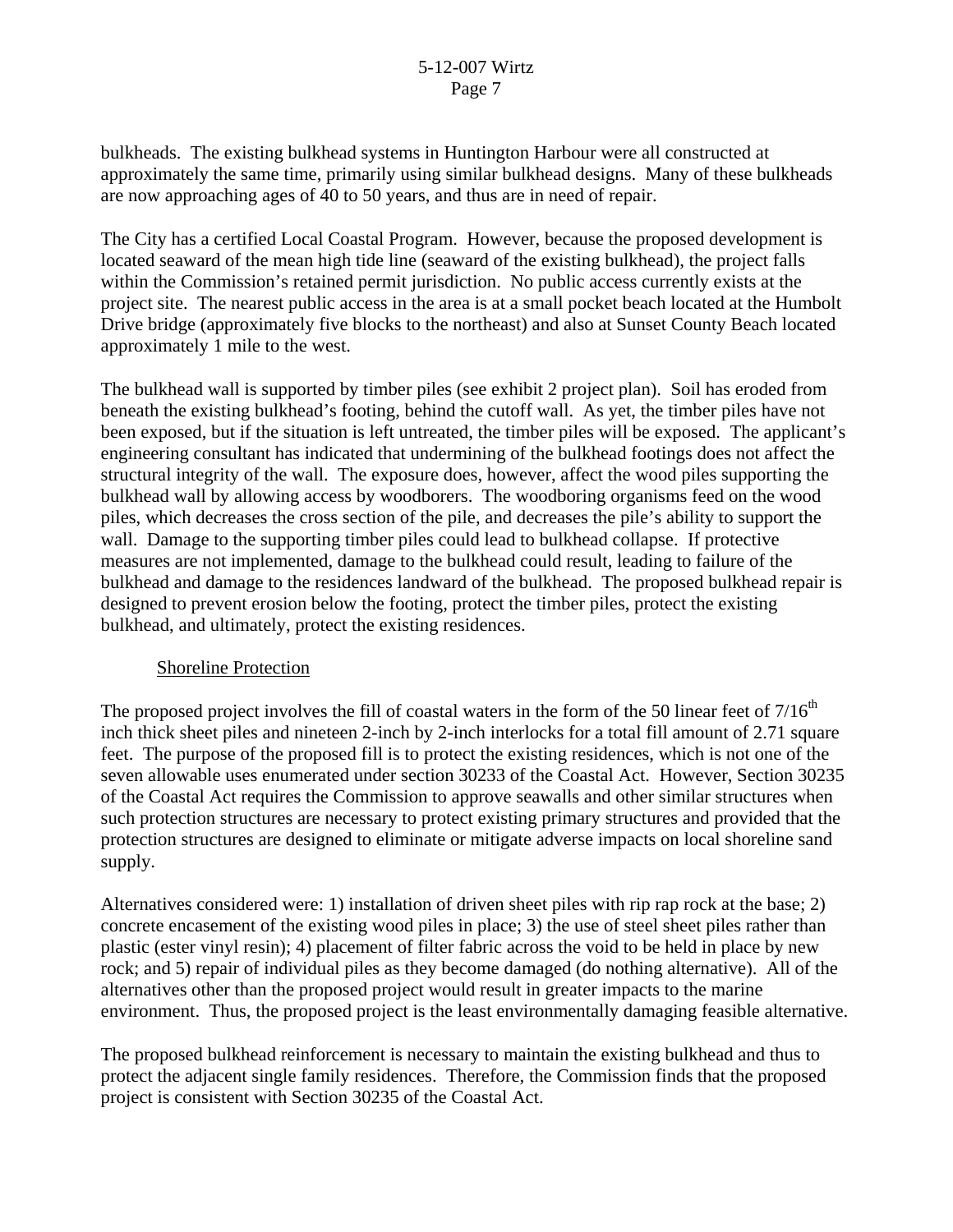#### Marine Habitat

Section 30230 of the Coastal Act requires that marine resources shall be maintained, enhanced, and where feasible, restored. Section 30231 requires that the biological productivity and the quality of coastal waters be maintained and, where feasible, restored. In addition, Section 30233 regulates fill of coastal waters. In order to be consistent with Section 30233, a project that involves fill in open coastal waters and/or wetlands must meet the three-prong test: 1) the use must be one of the uses allowed; 2) it must be the least environmentally damaging alternative; and, 3) it must provide adequate mitigation to offset any impacts created by the project.

The proposed development will occur in the waters of Huntington Harbour, in an area that is entirely submerged. The proposed placement of sheet piles and interlocks will result in the permanent coverage of approximately 2.71 square feet of soft bottom habitat and associated benthic (bottom-dwelling) organisms.

## i) Fill of Coastal Waters

Section 30233 requires that fill of coastal waters must be 1) an allowable use, 2) the least environmentally damaging feasible alternative, and 3) provide adequate mitigation. As described above, Section 30235 of the Coastal Act requires the Commission to approve seawalls and other similar structures (such as the proposed project) when they are necessary to protect existing structures and otherwise are consistent with 30235. This requirement trumps the allowable use standard of 30233. Thus, the proposed project is an allowable use under the Coastal Act. A number of alternatives to the proposed project were considered and the proposed alternative was found to be the least environmentally damaging, feasible alternative, as described previously.

To mitigate for the loss of soft bottom habitat, the applicant proposes to remove concrete overpour adjacent to the bulkhead. The concrete overpour is excess concrete that overflowed the forms during the original construction of the bulkhead and provides no structural function. The amount of concrete to be removed totals 8.08 square feet. Thus, the proposed mitigation would restore 8.08 square feet of soft bottom habitat at the subject site. The habitat to be impacted at the subject site consists of soft bottom, containing amphipods and hydroids. These species are common to soft bottom habitat throughout the harbor. No sensitive plant or wildlife species are known to occur within this habitat at the subject site. The proposed project and mitigation have been reviewed and accepted by the California Department of Fish & Game (see exhibit 3).

In similar circumstances the Commission has found a mitigation ratio of 2:1 (mitigation to impact) to be acceptable and prefers that mitigation occur on-site. The area of impact would generate a need for 5.42 square feet of mitigation. The applicant has proposed 8.08 square feet of soft bottom mitigation. The applicant has requested that the additional mitigation area (2.66 square feet) be reserved as a mitigation bank for future mitigation needs. Thus, although 8.08 square feet of soft bottom habitat will be restored under the proposed mitigation plan, 5.42 square feet is specifically identified to offset the impacts due to the subject project. Thus, the proposed project is consistent with the requirements of Section 30233 regarding fill of coastal waters in that the project be an allowable use, the least environmentally damaging feasible alternative, and provides adequate mitigation.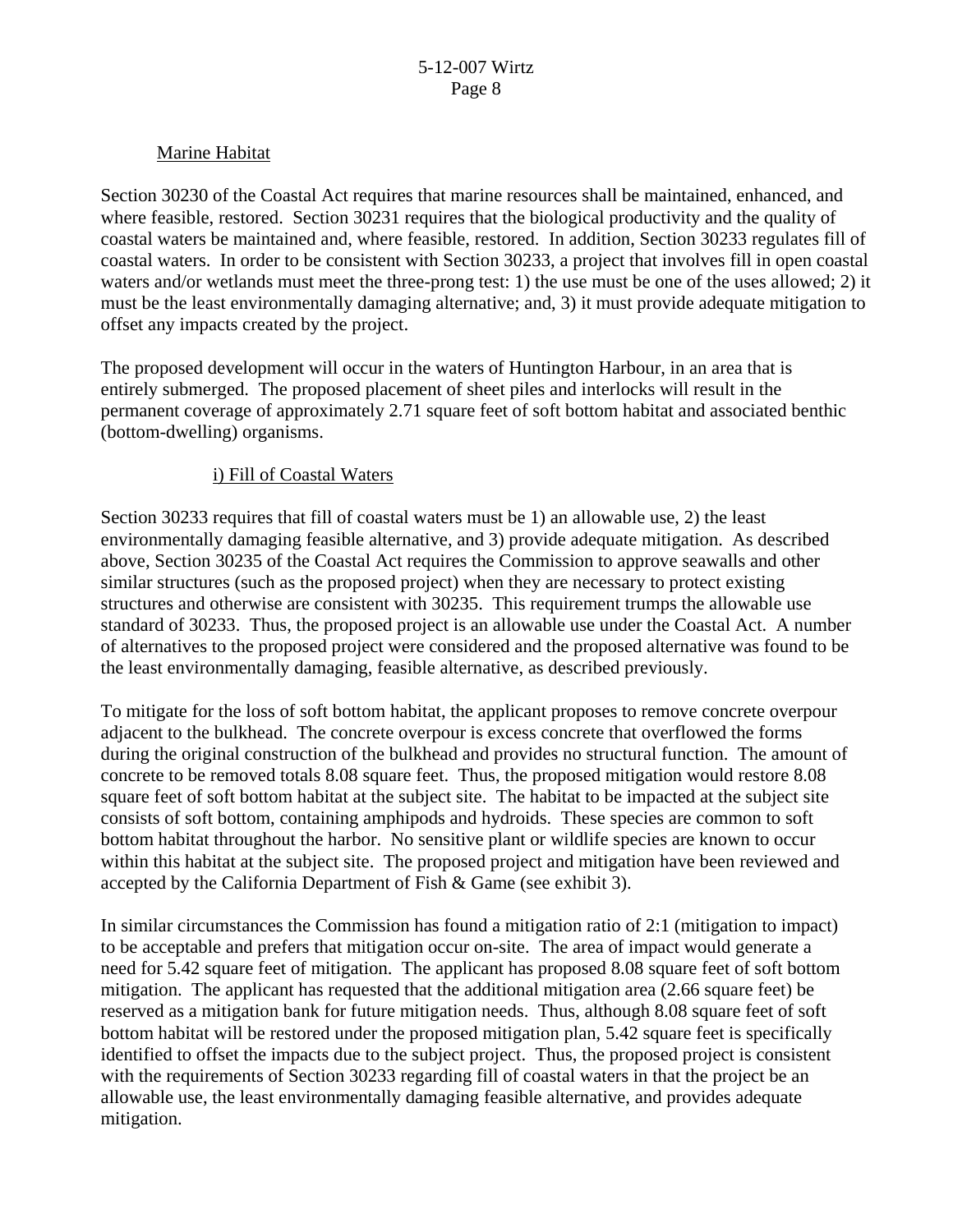## 5-12-007 Wirtz Page 9

## ii) Water Quality and Construction Impacts

Due to the proposed project's location in the water, the proposed work may have adverse impacts upon water quality and the marine environment. To address potential adverse impacts to water quality the applicant has proposed a number of Best Management Practices including: monitoring for adherence to the Regional Water Quality Control Board specifications for discharges limiting the dispersion of any turbidity plume for the duration of construction; if regulatory levels are exceeded work shall stop until turbidity decreases and corrective actions (including reducing the rate of construction activities) are implemented; disposal of all debris and trash in suitable containers on land at the end of each construction day; and prohibition of the discharge of hazardous materials into the waters of Huntington Harbour. In addition, the project has been conditioned to prevent the improper storage of construction equipment and materials during construction and to conform with specific construction responsibilities and debris removal procedures. Thus, the proposed project is consistent with the requirements of Sections 30230 and 30231 regarding protection of coastal waters.

#### iii) Plastic

The Commission has expressed concern about the use of plastic in the marine environment. In past actions, the Commission has accepted plastic for the proposed purpose when monitoring is included and when future alternatives are considered. Consequently the plastic sheet piles must be monitored to ensure that they are maintained in an environmentally safe operating condition and replaced when damage or degradation has occurred. To minimize the potential of the plastic sheet piles breaking apart and entering the water due to damage or deterioration, a special condition is imposed which requires that the project be carefully monitored at least once every two years for the life of the project. Further, the project has been conditioned to require the applicant to submit an application for an amendment to this permit or a new coastal development permit if new information becomes available that indicates that plastic has harmful effects on the marine environment, and that environmentally superior, feasible alternative(s) are available. The Commission has found such conditions necessary in past actions (5-10-106 (Hernandez); 5-03-078 & 5-03-078-A1 (Buchanan), 5-06-436 & 5-06-438 (Tetra Tech, et al).

#### iv) Eelgrass

An eelgrass survey was conducted on  $10/25/11$  and is included as part of the Pre-Construction Biological Survey Assessment, prepared by Coastal Resources Management, dated 12/28/11 and submitted with the application. The survey found no eelgrass within the project vicinity. Due to the ephemeral nature of eelgrass, however, an eelgrass certification is only valid until the next period of active growth. More than a year may elapse before construction commences. Even though the eelgrass inspection indicates that no eelgrass is present, and therefore eelgrass is not expected to be impacted by the proposed project, eelgrass may have established within the project area between the time the survey was conducted and commencement of construction. If eelgrass is present in the project area, adverse impacts from the proposed project could result. Therefore, measures to avoid or minimize such potential impacts must be in place in order for the project to be found consistent with Section 30230 of the Coastal Act. Therefore, the Commission imposes a special condition which requires that a current pre-construction eelgrass survey be conducted within the boundaries of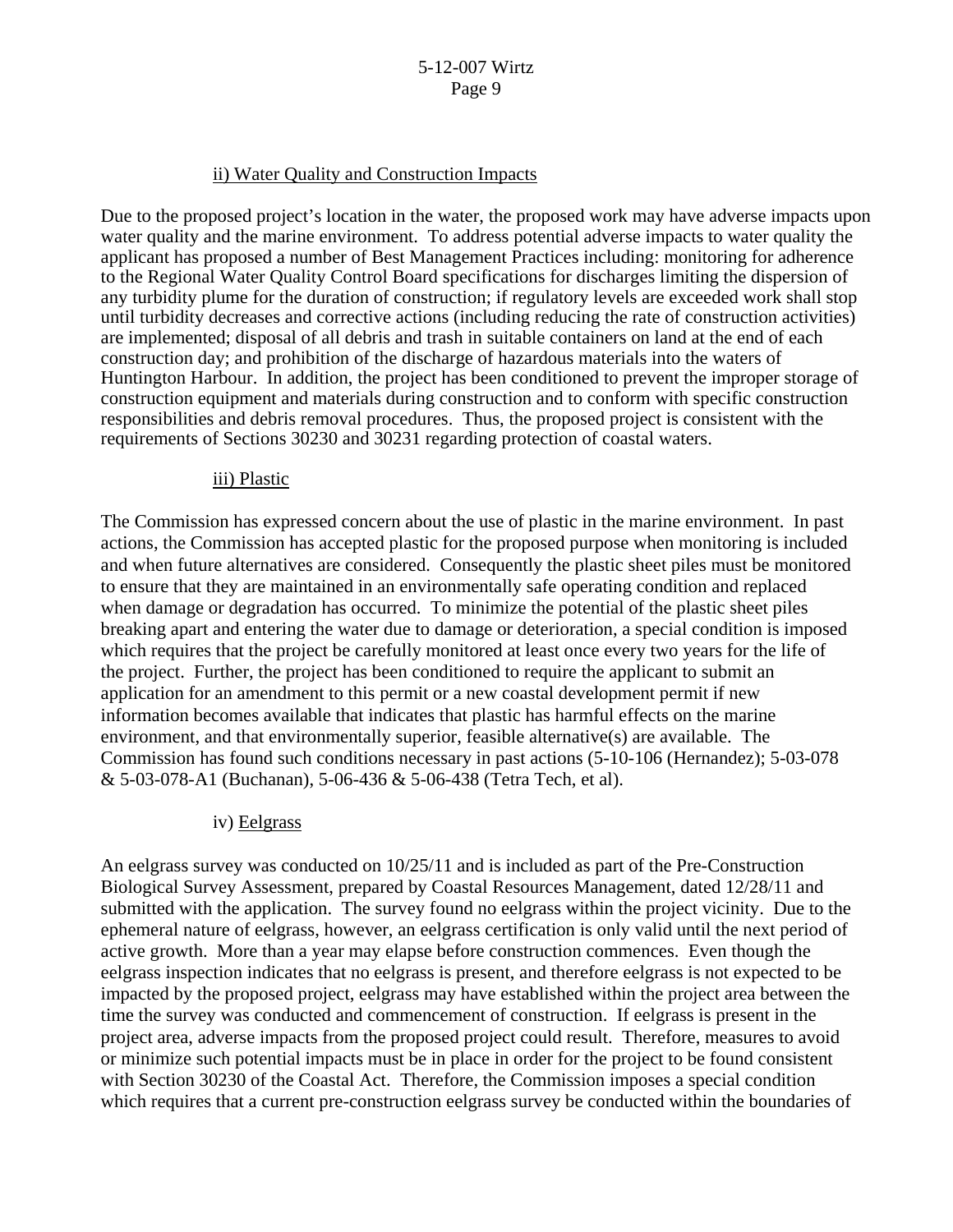the proposed project during the period of active growth of eelgrass (typically March through October), and which identifies steps to be taken should eelgrass be found onsite via a future survey.

# v. Caulerpa taxifolia

The Pre-Construction Marine Biological Survey Assessment prepared by Coastal Resources Management, dated 12/28/11 also surveyed the site for caulerpa taxifolia. None was found at the subject site. However, caulerpa taxifolia surveys are valid for a limited period of time (90 days for *Caulerpa taxilfolia*). Due to the potential that commencement of construction may not occur during the period the survey remains valid, a special condition is imposed which requires a *Caulerpa taxifolia* survey not more than 90 days prior to commencement of construction. If construction does not occur within the respective time periods, subsequent surveys will be required. A special condition is imposed that identifies the procedures necessary to be completed prior to beginning construction in case the survey expires prior to commencement of construction. In addition, the special condition identifies post-construction procedures.

## Conclusion

The proposed bulkhead repair project is necessary to protect the existing, adjacent residence. Section 30235 of the Coastal Act requires the Commission to approve such projects when necessary to protect existing structures and when designed to eliminate or mitigate adverse impacts. A number of alternatives were considered, and the proposed alternative has been found to be the least environmentally damaging alternative. The proposed project includes on-site mitigation that would result in the typically required 2:1 ratio. As proposed and conditioned, measures will be in place to protect water quality during and after construction. Also, as conditioned, surveys will be conducted pre- and post- construction to assure that any un-anticipated impacts to eelgrass that may occur are addressed and to assure that the project will not result in the spread of the invasive algae caluerpa taxifolia. Therefore, as proposed and conditioned, the Commission finds that the proposed project is consistent with Sections 30230, 30231 and 30233 regarding protection of the marine environment.

# **B. PUBLIC ACCESS**

The proposed development will not affect the public's ability to gain access to, and/or to use the coast and nearby recreational facilities. Therefore, the development, as conditioned, conforms with Sections 30210 through 30214, Sections 30220 through 30224, and 30252 of the Coastal Act.

# **C. LOCAL COASTAL PROGRAM**

Coastal Act section 30604(a) states that, prior to certification of a local coastal program ("LCP"), a coastal development permit can only be issued upon a finding that the proposed development is in conformity with Chapter 3 of the Act and that the permitted development will not prejudice the ability of the local government to prepare an LCP that is in conformity with Chapter 3. An LCP for the City of Huntington Beach was effectively certified in March 1985. However, the proposed development is occurring within an area of the Commission's original permit jurisdiction, due to the project location seaward of the mean high tide line. Consequently, the standard of review is the Coastal Act and the City's LCP is used only as guidance. As conditioned, the proposed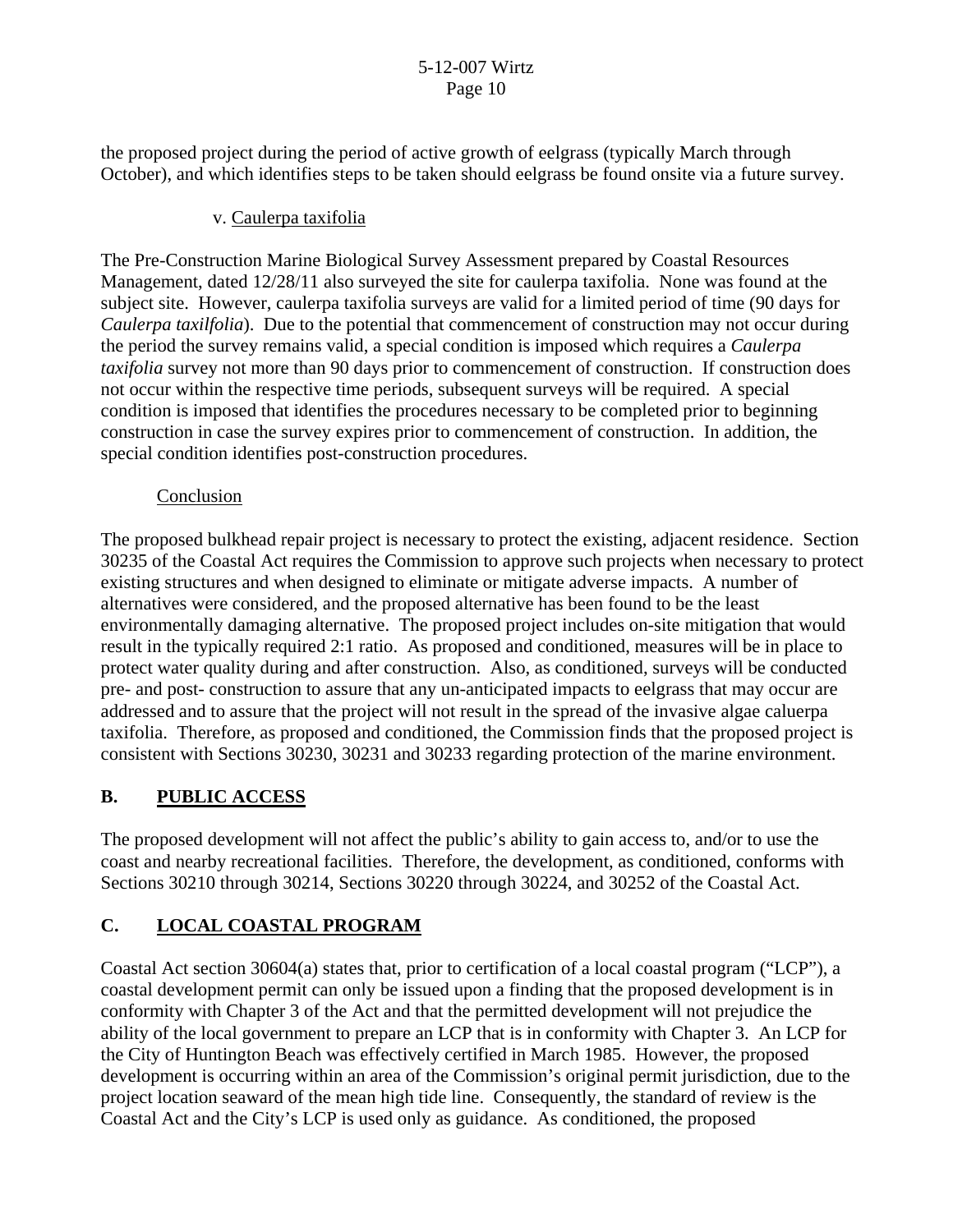## 5-12-007 Wirtz Page 11

development is consistent with Chapter 3 of the Coastal Act and with the certified LCP for the area.

# **D. CALIFORNIA ENVIRONMENTAL QUALITY ACT**

As conditioned, there are no feasible alternatives or additional feasible mitigation measures available that would substantially lessen any significant adverse effect that the activity may have on the environment. Therefore, the Commission finds that the proposed project, as conditioned to mitigate the identified impacts, is the least environmentally damaging feasible alternative and can be found consistent with the requirements of the Coastal Act to conform to CEQA.

5-12-007 Wirtz Cnst 4.12 mv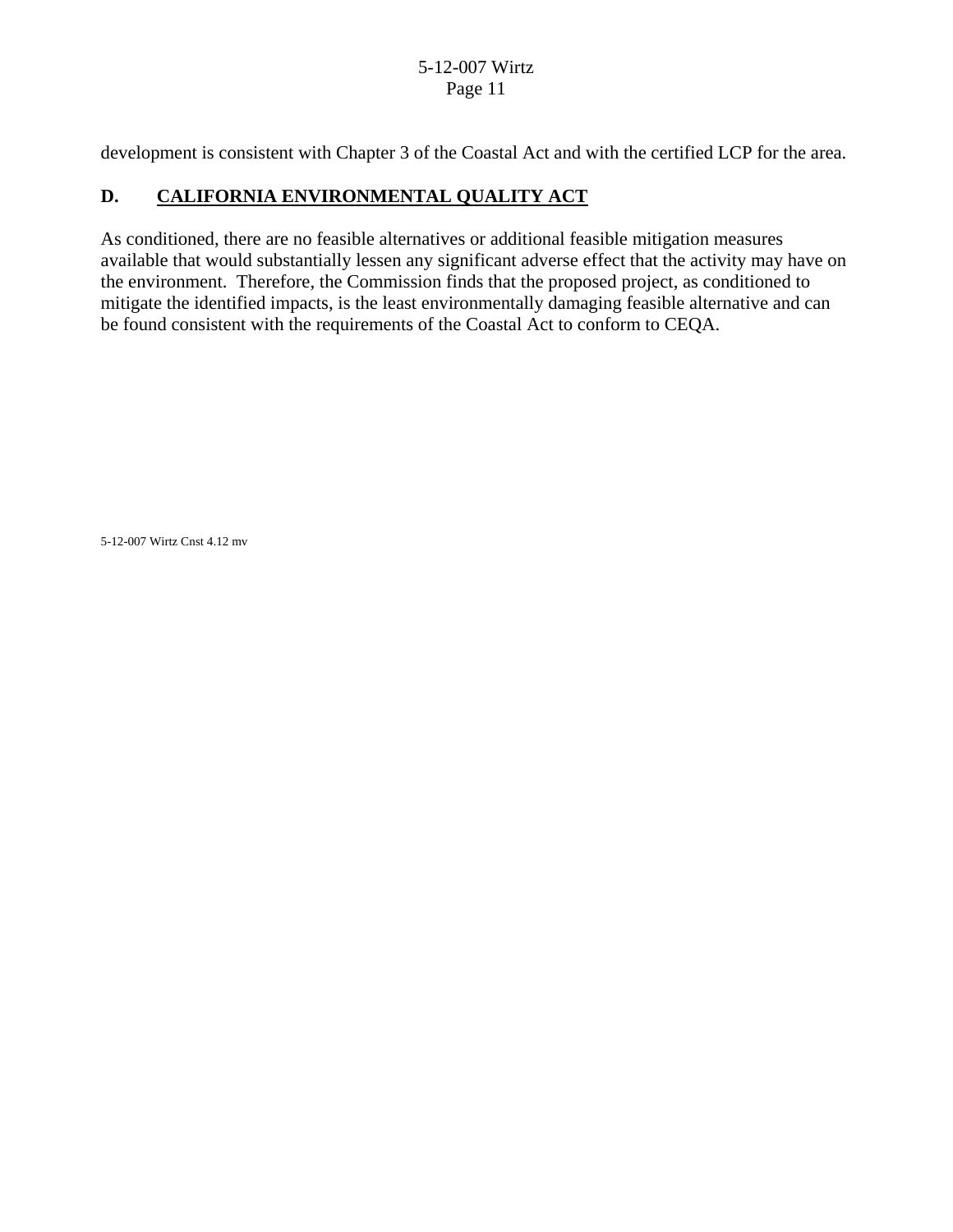APPENDIX A:

# **STANDARD CONDITIONS:**

- 1. Notice of Receipt and Acknowledgment. The permit is not valid and development shall not commence until a copy of the permit, signed by the permittee or authorized agent, acknowledging receipt of the permit and acceptance of the terms and conditions, is returned to the Commission office.
- 2. Expiration. If development has not commenced, the permit will expire two years from the date on which the Commission voted on the application. Development shall be pursued in a diligent manner and completed in a reasonable period of time. Application for extension of the permit must be made prior to the expiration date.
- 3. Interpretation. Any questions of intent or interpretation of any condition will be resolved by the Executive Director or the Commission.
- 4. Assignment. The permit may be assigned to any qualified person, provided assignee files with the Commission an affidavit accepting all terms and conditions of the permit.
- 5. Terms and Conditions Run with the Land. These terms and conditions shall be perpetual, and it is the intention of the Commission and the permittee to bind all future owners and possessors of the subject property to the terms and conditions.

## **APPENDIX B**:

## **Substantive File Documents:**

Coastal Development Permits: 5-10-106 (Hernandez); 5-03-078 & 5-03-078-A1 (Buchanan), 5-06- 436, 5-06-437, 5-06-438, & 5-06-439 (Tetra Tech, et al); Coastal Development Permit No. 5-01- 020 (Tetra Tech).

Pre-Construction Marine Biological Assessment (Assessment) was prepared for the proposed project by Coastal Resources Management, Inc., dated 12/28/11

Email communication from California Department of Fish & Game, dated 3/13/12 re proposed project.

City of Huntington Beach certified LCP (used as guidance only in this area of original jurisdiction).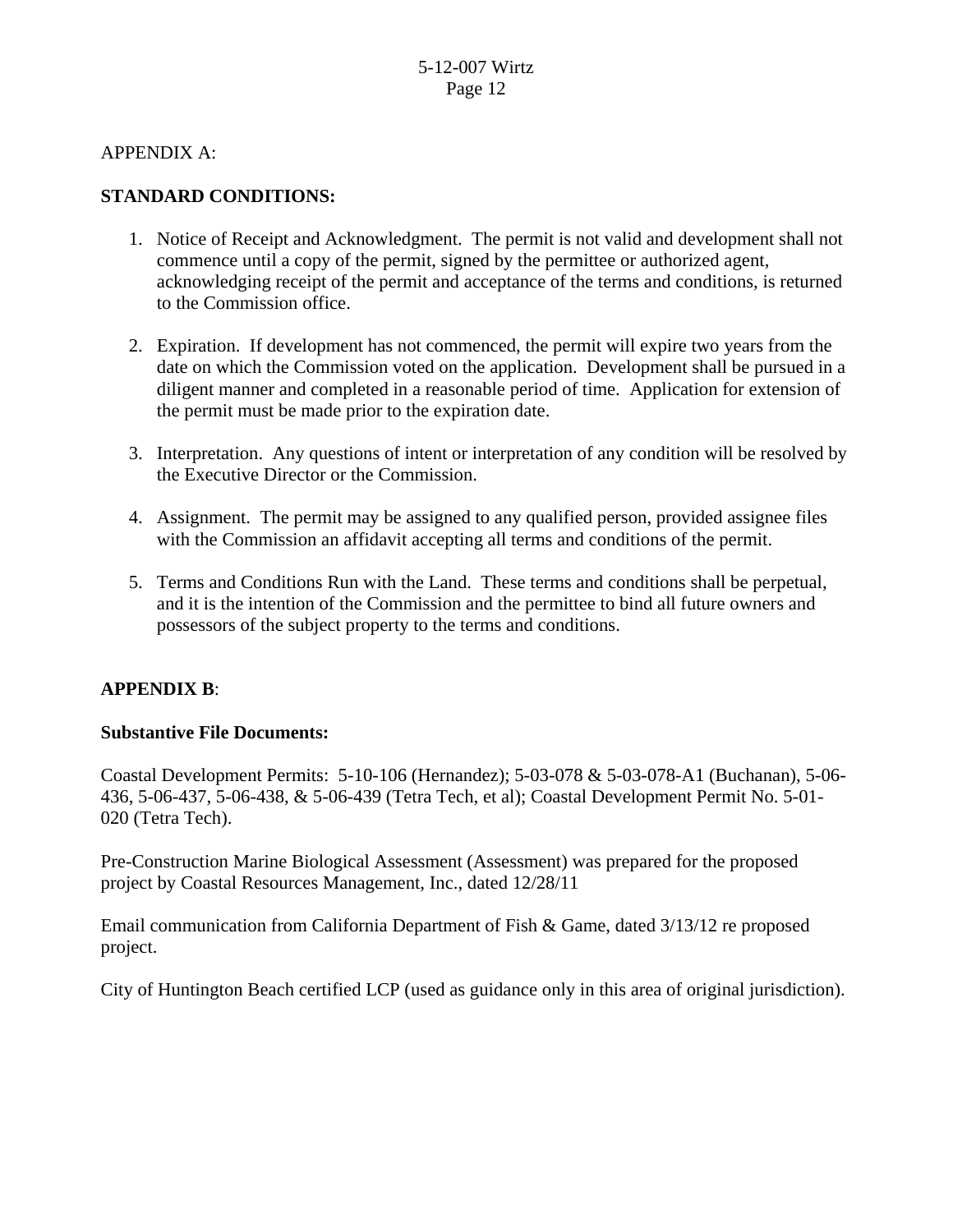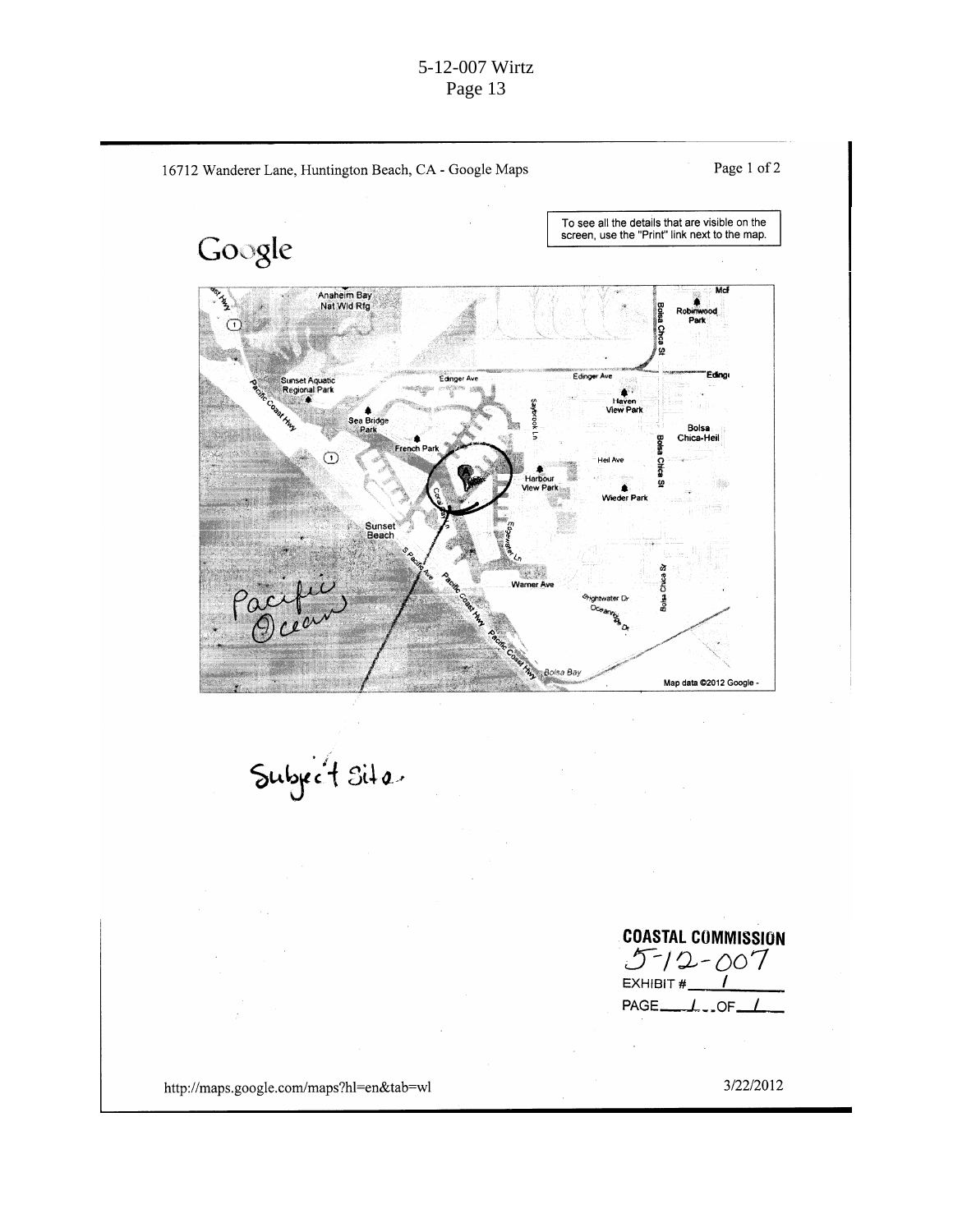